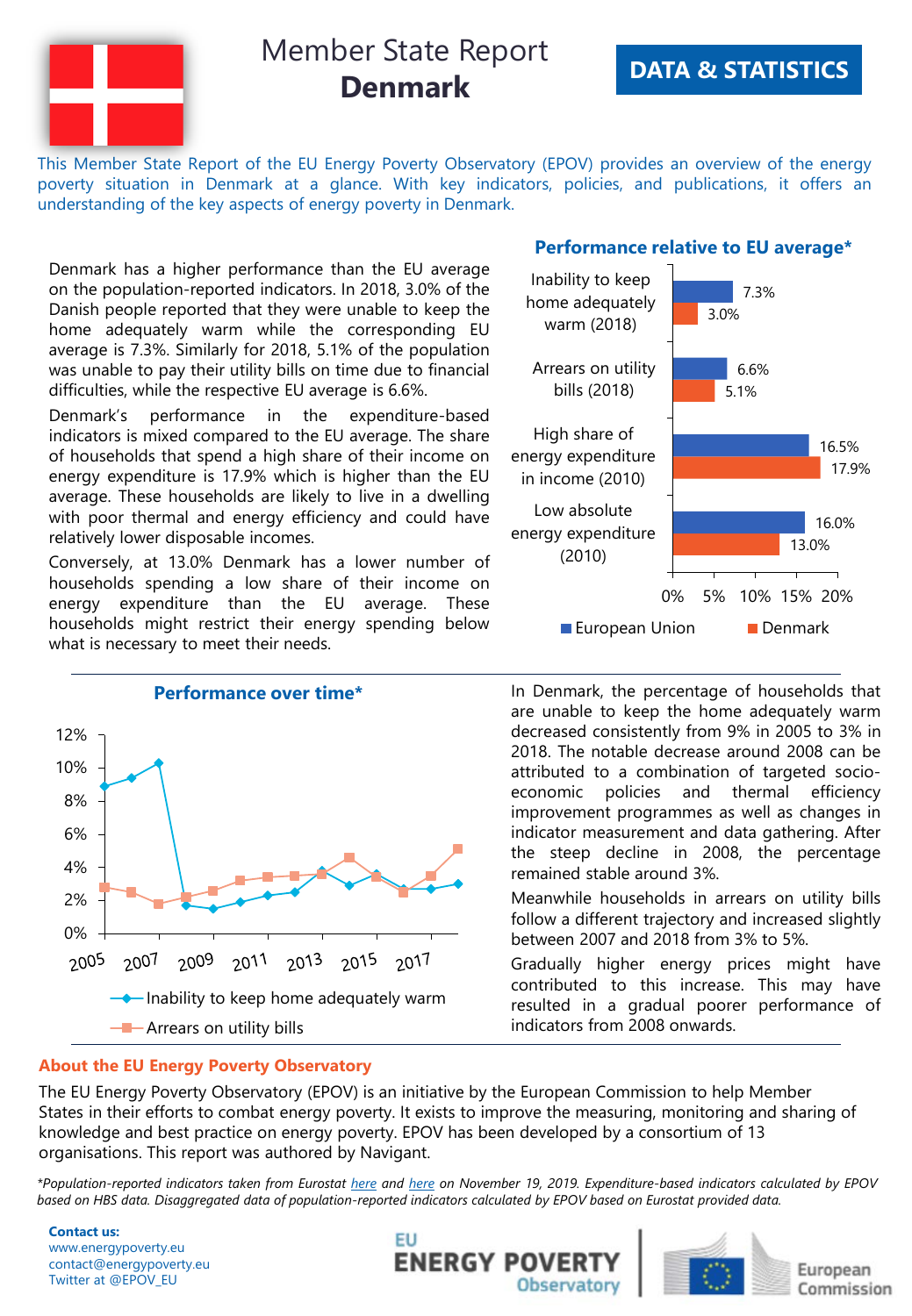

## **DATA & STATISTICS**

**(2018)\*** The disaggregated data of the household-reported indicators suggest that energy poverty in Denmark is highest for the private rental sector, at 5.6% for the inability to keep the house warm and 8.6% for the arrears on utility bills. The private rental sector, accounts for 39% of the population in Denmark. 2.8% and 1.4% of the people who own their homes have arrears on utility bills and are unable to keep their home adequately warm and respectively.

The data also indicates that 33% of the Danish population living in apartments are more vulnerable to these indicators than people living in (semi) detached houses.

## **Inability to keep home warm and Arrears on utility bills disaggregated by urban density**



The household energy cost over time in Denmark has gradually increased to reach a peak in 2018 with electricity at 31.2 €ct/kWh and gas at 8.93 €ct/kWh. Over time, electricity prices showed a slight increase while the gas prices remained relatively stable.

The stable gas price is remarkable as various EU Member States showed increases in household gas prices over time. The increases electricity price could be partly explained by the push for domestic renewable energy production.

## **Inability to keep home warm and Arrears on utility bills disaggregated by tenure type**



In 2018, towns and suburban areas have the lowest performance on the inability to keep the house adequately warm at 3.5% and the most arrears on utility bills at 6.1%. People living in cities are least affected by energy poverty.

The Danish population is equally divided over rural, towns and urban areas with 33%, 34% and 33% respectively. In general, Danish statistics show a high performance on energy poverty and a structural addressing of the parameters leading to surges in specific subsectors.

#### **DK household energy costs over time**



\*Population-reported indicators taken from Eurostat [here](http://appsso.eurostat.ec.europa.eu/nui/show.do?dataset=ilc_mdes07&lang=en) and here on November 19, 2019. Expenditure-based indicators calculated by EPOV based on HBS data. Disaggregated data of population-reported indicators calculated by EPOV based on Eurostat provided data.

**Contact us:** www.energypoverty.eu contact@energypoverty.eu Twitter at @EPOV\_EU





European Commission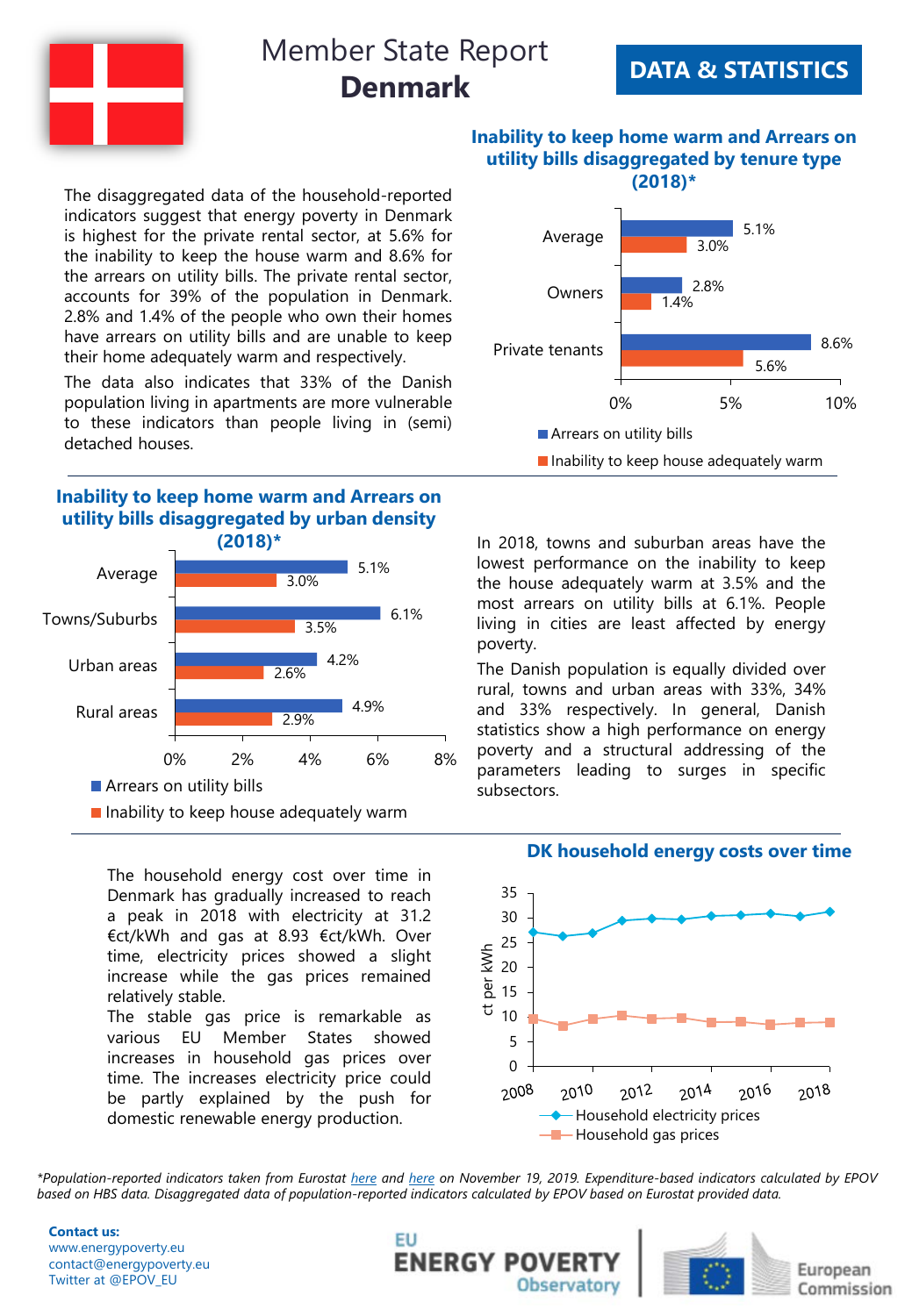

In Denmark, energy poverty is mainly addressed through social policies. Households in a difficult economic situation may apply for financial assistance from municipalities as part of the Danish social security system. In addition, in the case of disconnection it is common practice to inform the municipality, especially if there are children or animals in the house. However, targeted financial support is available for low-income pensioners to receive a reimbursement for heating-related expenses.

General energy policies and measures can also benefit energy poor households. A regulation for *simplified electricity bills* should facilitate transparency and provide consumers with a better understanding of their electricity bill. The Danish regulator also operates an *electricity price comparison website* where household consumers can compare electricity prices on the market.

In addition, multiple programmes exist to improve the energy efficiency of housing. The *Better Housing* scheme supports homeowners in the implementation of energy efficiency measures through a 'one-stop shop' concept, assisting home-owners in the renovation process from start to finish. The *energy subsidy* measure is born from a requirement for grid operators to realise a certain level of energy savings every year, which they implement by providing subsidies to consumers for energy efficiency measures. The *National Building Fund* offers interest-free loans to social housing associations for renovation works.

There have been some studies on energy poverty in Denmark, as well as research on related topics such as distributional effects of taxation and energy consumption patterns for different socio-economic groups. There is little activity from NGO's on the topic however.

Denmark currently addresses energy poverty related indicators via the overall system of social policies. The National Energy and Climate Plan lacks definitions, key indicators and targets to combat energy poverty. Nonetheless, Denmark lists amongst the best performers in terms of energy poverty in the EU.

| <b>Selected</b><br>measures                    | <b>Type of measure</b>                        | <b>Organisation</b>                                        | <b>Target groups</b>                              | <b>Start</b><br>year | <b>Result</b>                                                                                                                              |
|------------------------------------------------|-----------------------------------------------|------------------------------------------------------------|---------------------------------------------------|----------------------|--------------------------------------------------------------------------------------------------------------------------------------------|
| <b>National Building</b><br><b>Fund loans</b>  | <b>Building insulation</b>                    | <b>National</b><br>government, Local<br>government         | Social housing                                    | 1975                 | Supplying interest free loans for<br>renovation works                                                                                      |
| <b>Energy subsidy</b>                          | <b>Building insulation, Heating</b><br>system | Grid operator                                              | No specific target<br>group                       | 2009                 | Replacing oil-based heating<br>systems with alternatives and<br>focus on improved thermal<br>insulation                                    |
| <b>Better Housing</b>                          | <b>Energy audits</b>                          | <b>National</b><br>government,<br><b>Business/Industry</b> | Landlords, Owner-<br>occupants                    | 2014                 | Households that have received<br>advice under the scheme carry<br>out more renovations than<br>households that are not under<br>the scheme |
| <b>Heating allowance for</b><br>pensioners     | Energy bill support                           | <b>National</b><br>government                              | <b>Pensioners</b>                                 | <b>Unknown</b>       | Reimbursement of excessive<br>heating costs for low-income<br>pensioners                                                                   |
| <b>Electricity price</b><br>comparison website | Information and awareness                     | Regulator                                                  | No specific target<br>group                       | 2015                 | Enhanced transparency and<br>ability to compare offers for<br>consumers                                                                    |
| Simplified electricity<br>bill                 | Information and awareness                     | <b>National</b><br>government,<br>Regulator                | No specific target<br>group                       | 2015                 | Enhanced understanding of<br>energy costs amongst<br>consumers                                                                             |
| Financial help from<br>municipalities          | Social support                                | Local government                                           | Indebted<br>households, Low-<br>income households | Unknown              | Part of the social security system<br>to assist in financial requirement<br>for energy expenditures                                        |

**Contact us:** www.energypoverty.eu contact@energypoverty.eu Twitter at @EPOV\_EU





European Commission